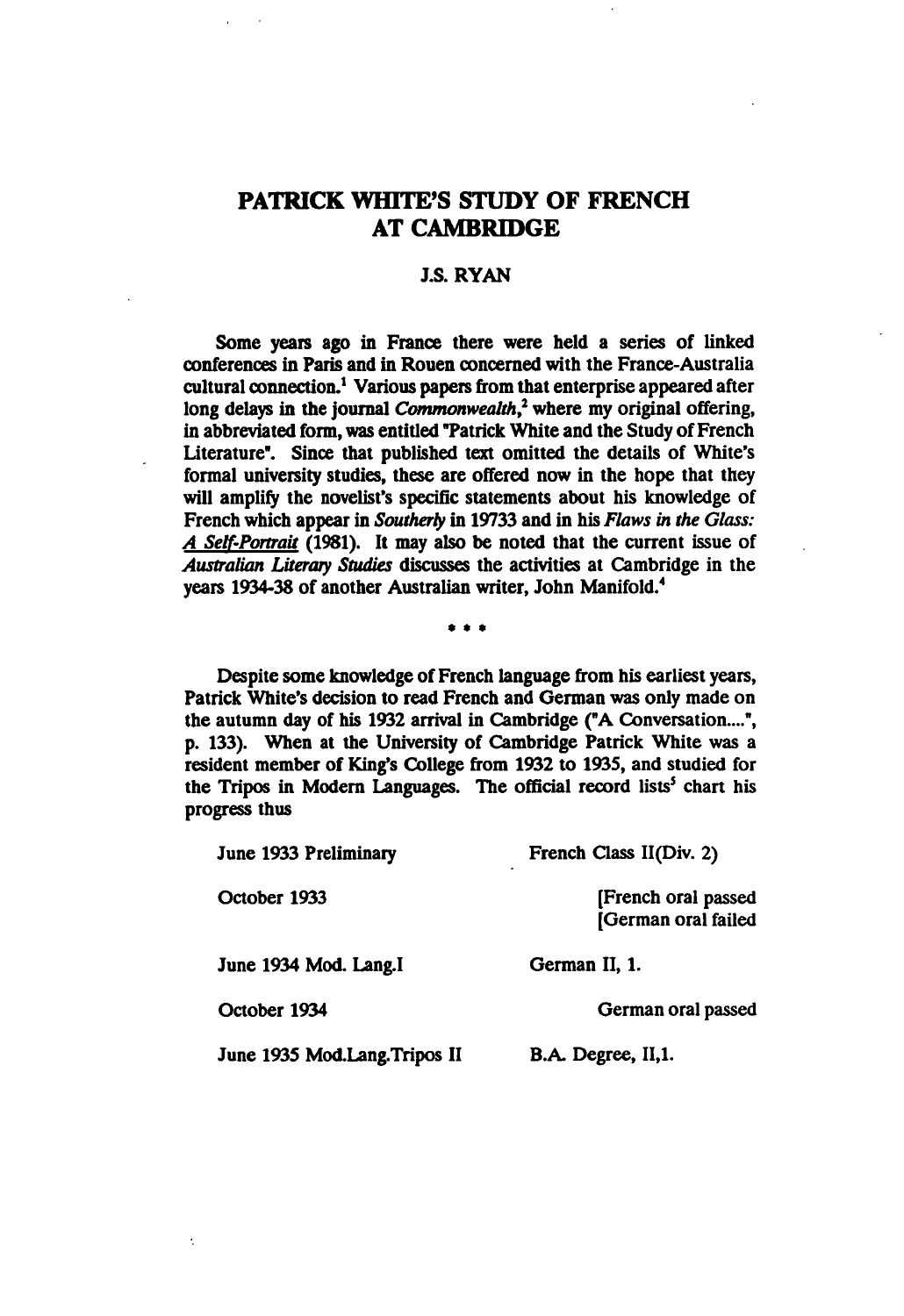His tutor for French was Donald H. Beves, who was also very prominent in the University Amateur Dramatic Club. His first French examination consisted of three papers, each of three hours' duration, namely, French Translation, French Composition, and French Essay. The Cambridge University Reporter (3 April 1933, p. 838) gives the books prescribed for the examinations, written and oral of that summer, as being:

A. Daudet, Lettres de mon moulin; Poincaré, Ce que demande la Cité;

L. Cahen and M. Hauser, Institutions actuelles du peuple français (Vuibert, 1926).

In the actual results, 41 students obtained Firsts; 52, Seconds, Division 1; 44 obtained Seconds, Division 2 (of whom White was the last in the alphabetically ordered list of males); and 48 Thirds.

While it has not been possible to verify all his syllabus texts, a number of Patrick White's French potential subject areas and the set texts in relation to the tripos of those years may be listed:

- Subject 1. French Literature, Thought and History Bartsch, Chrestomathie de l'Ancien Français (12th edition)
- Subject 2. French literature, thought, and history in the XVIth century, with special reference to the period 1500-1550, and to the following works:

Loyal Serviteur: Histoire du Seigneur de Bayart

Marot: Poésies

Theodore de Beze: Abraham sacrifiant

Ronsard: Discours

Calvin: Traité des Reliques

Sibilet: Art Poétique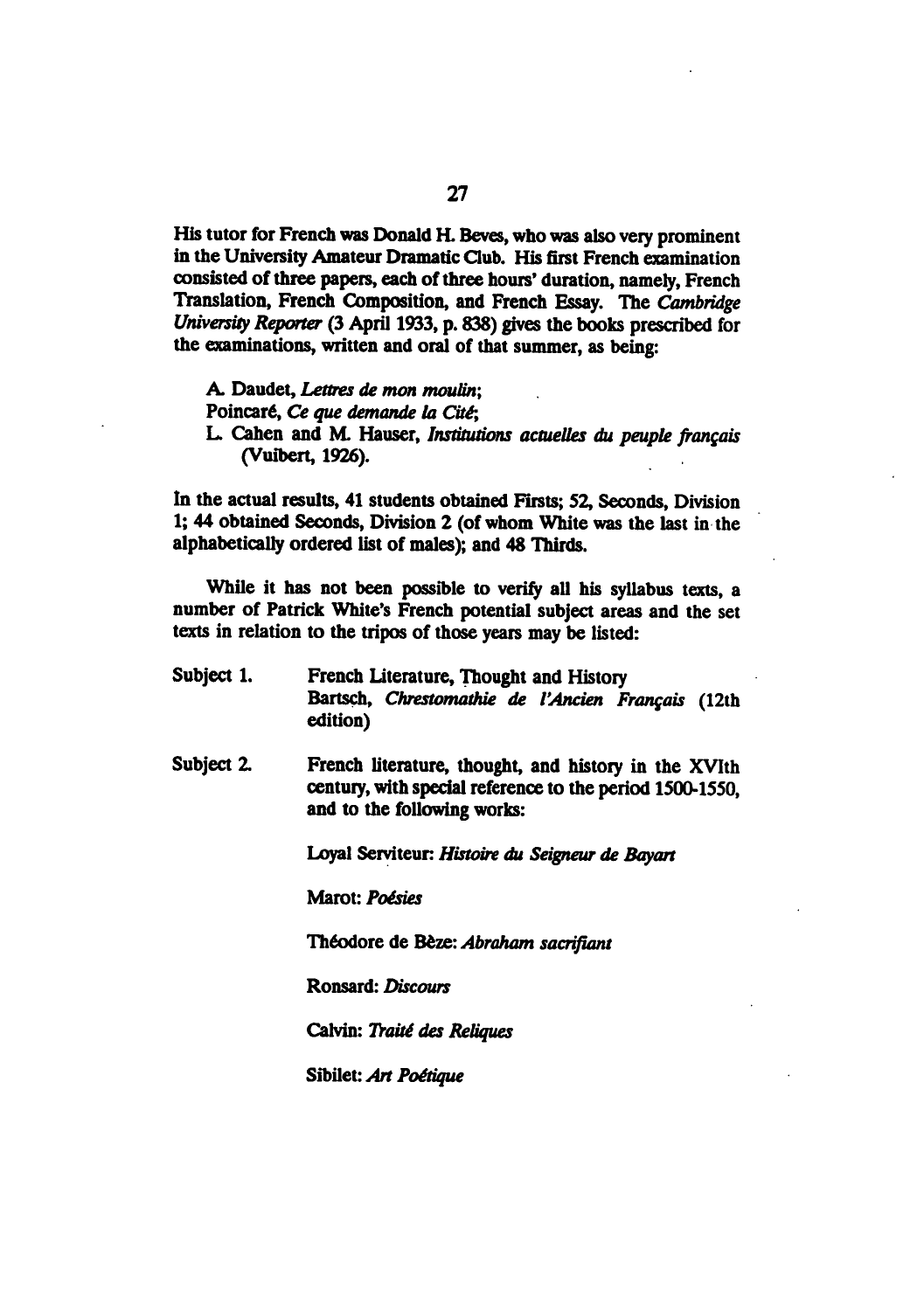Subject 3. French Literature, Thought, and History in the XVIIth century, with special reference to the period 1600-1660

d'Urfé: L'Astrée

Scarron: Le Roman comique

Theophile de Viau: OEuvres

St François de Sales: Introduction à la vie d£vote

**Balzac**: Lettres

Saint Evremond: Critique littéraire (Bossard)

Corneille: Pofyeucte

Racine: La Thébalde

Rotrou: Saint-Genest, La Soeur

Molière: L'Avare; Le Médecin malgré lui; Tartuffe; Le Misanthrope.

Subject 4. French literature, Life and Thought in the XVIIIth century, especially 1720-1780.

Rousseau: La Nouvelle Héloïse

Beaumarchais: Théâtre

Fontenelle: Eloges des Académiciens

Rousseau: Poésies

Voltaire: Essai sur les moeurs

Diderot: Salons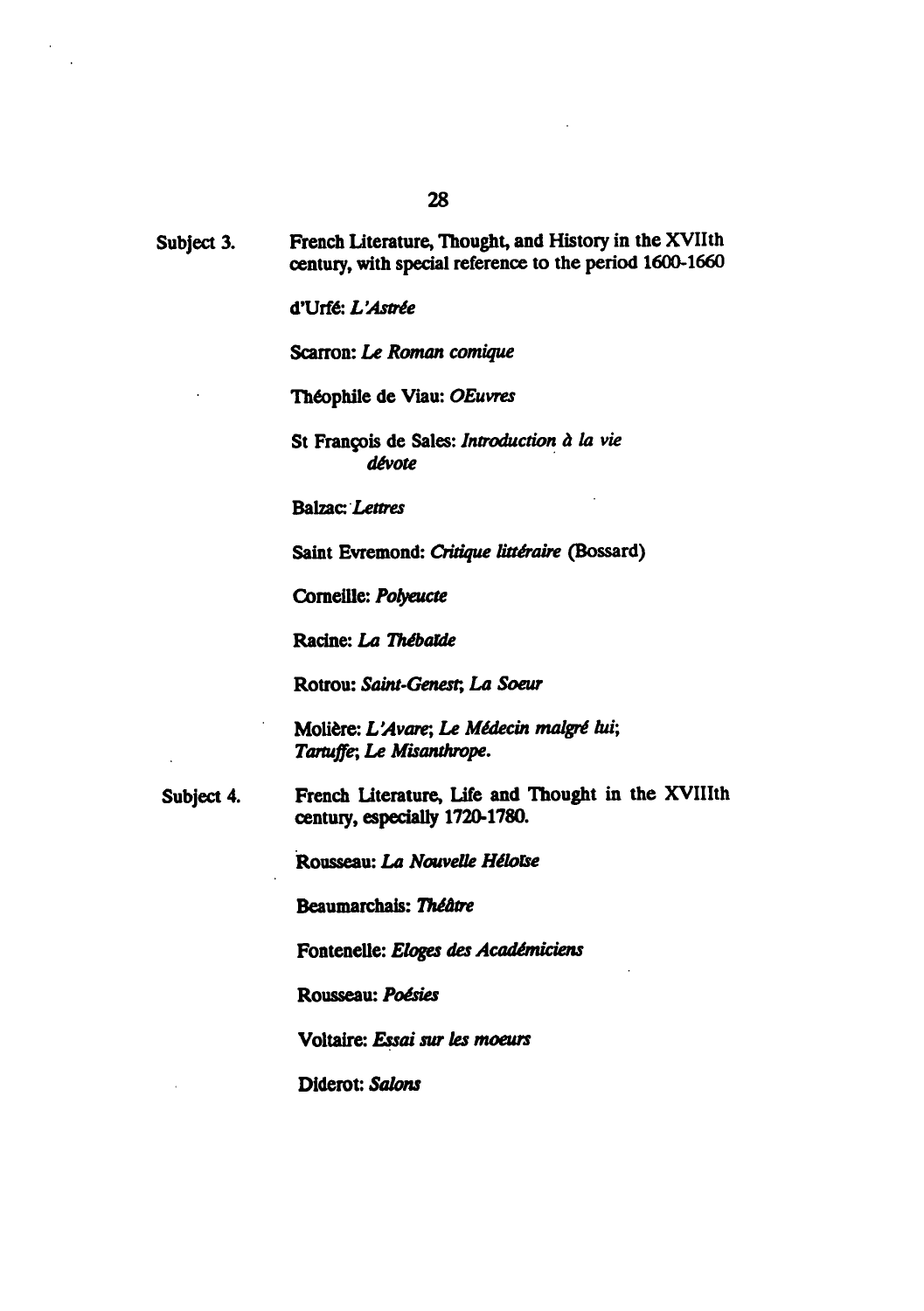Leconte de Lisle: Poèmes barbares

Tocqueville: Ancien Regime

Taine: Littérature anglaise, Tome I

Stendhal: La Chartreuse de Parme

A. de Vigny: Chatterton

A. Comte: Catéchisme

Balzac: César Birotteau

Musset: Fantasio

 $\zeta$ 

This last paper had been changing its books at this time and thus it included from 1934:

Verlaine: Choix de Poésies

Vandal: L'avènement de Bonaparte

Brunetière: Evolution des genres

Dumas: Le fits naturel

Renan: L'avenir de la Science

 $\bullet$   $\bullet$   $\bullet$ 

An analysis of the full French lecture lists (tripos) for the years 1932-35 reveals a pattern of recurring courses available to White, including: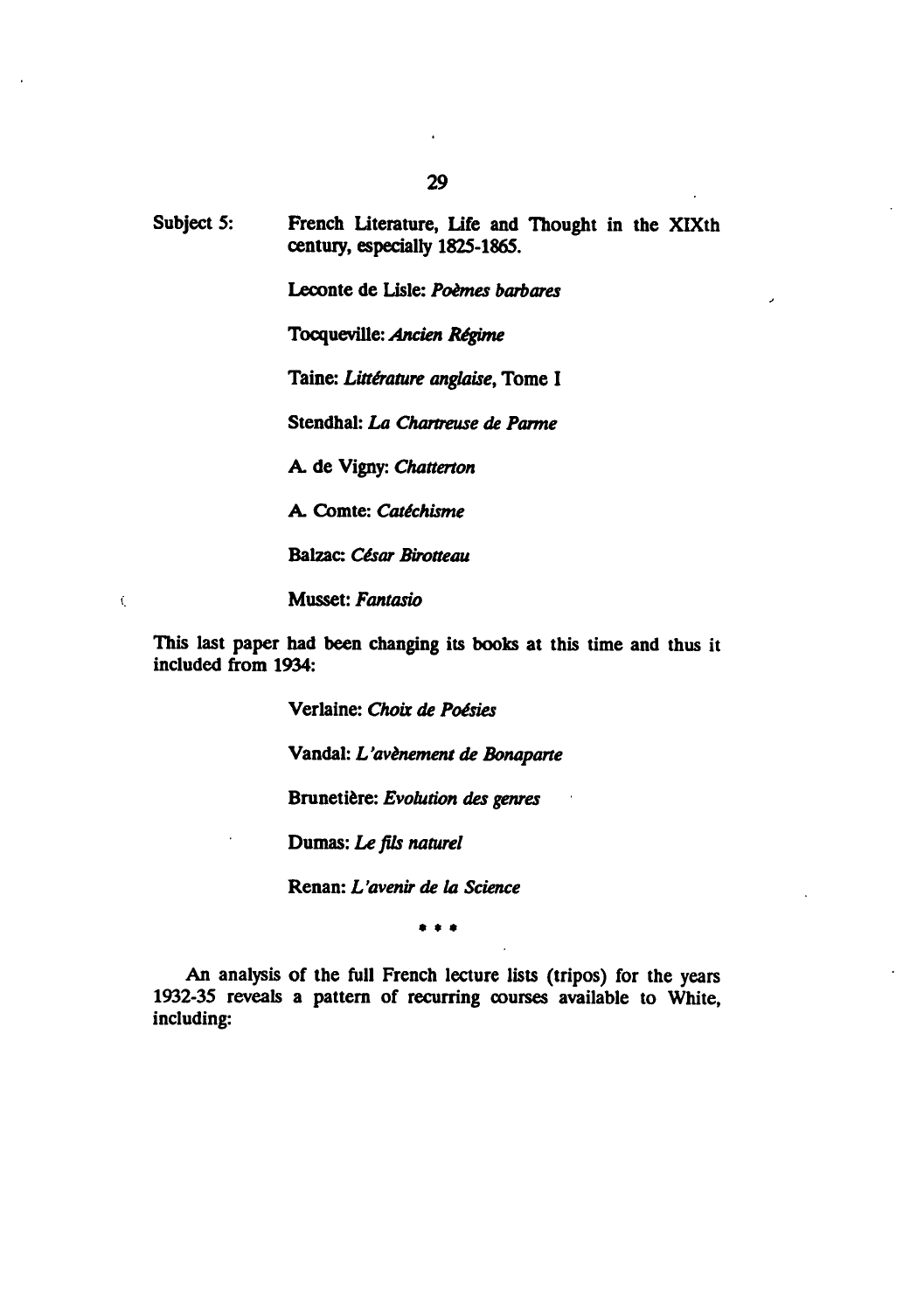## in Part I: France in the XVIIth Century, French literature, institutions, and history, 1800-1850; and "La poésie francaise au XIXe siècle;

and in Part II: Old French literature (by a Kings Fellow), France in the XVIth, XVIIth and XIXth Centuries; and special courses on Moliere and Reynard, and on Rabelais.

Thus the range of French texts available for White's close formal study seems strangely limited since it concentrates on the mediaeval, post Reformation, classical and Romantic periods. The latest actual lecture topics (coming to c.1870) were: "Aftermath of the Romantic Movement", the "Parnassian Reaction", the "Realistic Novel" and the promisingly entitled "Drama of Social Manners". Yet the careful reader of the novels will already have savoured the reference above to Stendhal's La Chartreuse de Parme, the text continually referred to in The Eye of the Storm, while the Rabelais reference must immediately call to mind Nance Lightfoot and her world in The Vivisector.

As the novelist has recalled recently, his studies in French "were... part of the blundering search for a means of self-expression and fulfilment" {Flaws in the Class, p. 35), and his early novels in particular show him in the tradition of such "feminine" writers as Gustave Flaubert, Marcel Proust, Robert Musil and many others concerned with the interpretation of the female being and with the mystery and vitality of the inner life. In his more "European" early fictions the use of French analogues, references and actual language was both obvious and somewhat transparent, while the later novels are much more subtle. Yet it is the contention of the present critic - as in his Commonwealth paper - that France and French literature have proved to be for the novelist bridges to the esoteric, transforming his text

> into the heiroglyphs of a vision disquieting to those reared in a predominantly secular society. Peter Beatson, The Eye in the Mandala (1971), p. 1.

Now that these texts and literary movements of White's close study are known in detail, there is no longer the need for the usually guarded qualifications as to his close familiarity with and potential creative enrichment from classic French literature.

University of New England, N.S.W.